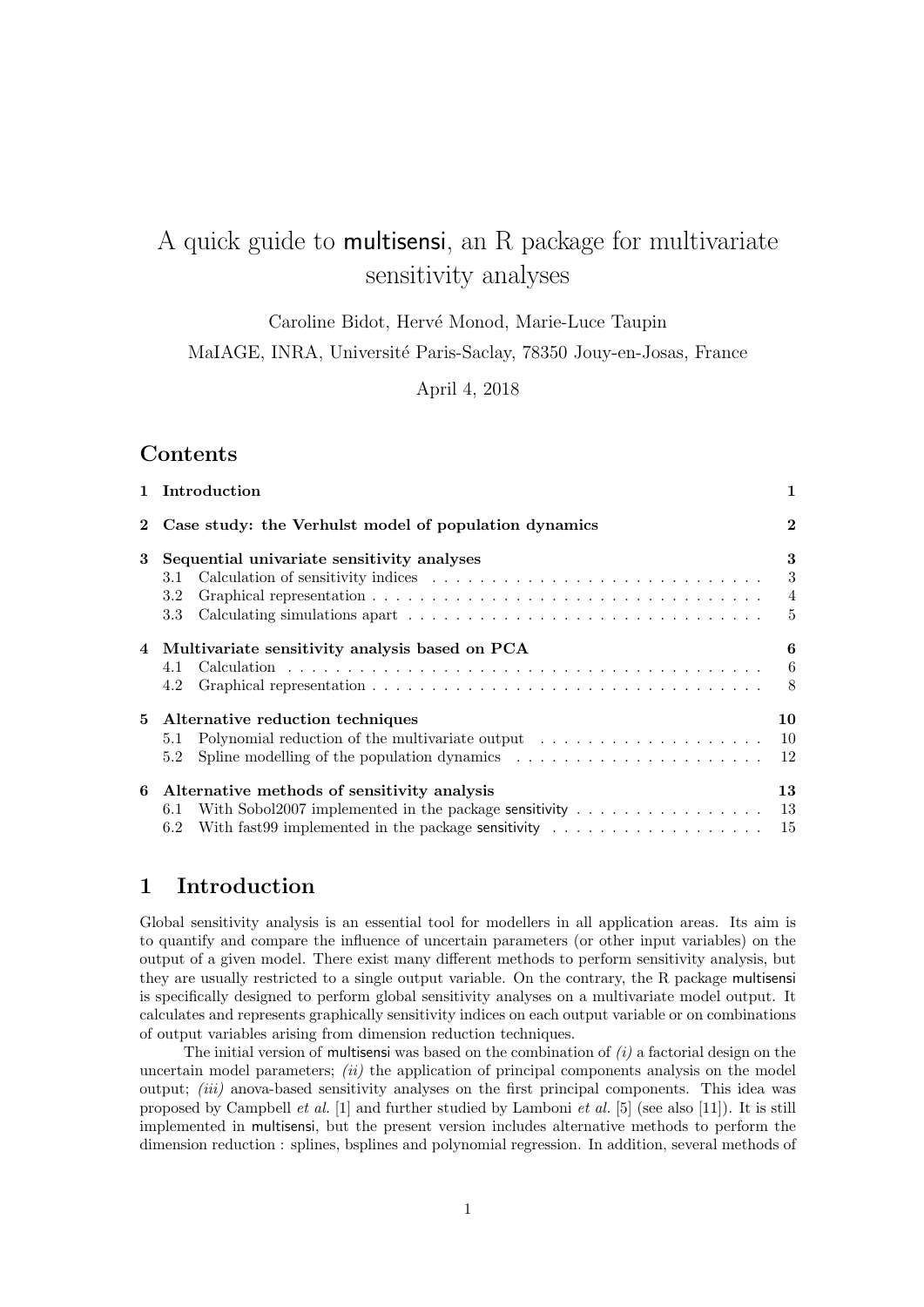global sensitivity analysis can now be used, including those implemented in the package sensitivity [7].

Applications in agronomy and epidemiology are presented by Lamboni *et al.* [4] and Lurette et al. [6]. For a detailed introduction to the methods of global sensitivity analysis, we refer to Saltelli *et al.* [9] and Faivre *et al.* [2] (in French). Multivariate techniques are presented, for example, in James et al. [3].

## 2 Case study: the Verhulst model of population dynamics

In the following, we illustrate the methods implemented in multisensi using a very simple model, the dynamic population model of Verhulst.

Case study specifications The Verhulst model is given by the equation

$$
Y_t = \frac{K}{1 + (K/Y_0 - 1)\exp(-at)},
$$

where  $Y_t$  is the population size at time t and  $Y_0$ , K, a are respectively the initial size, the carrying capacity and the rate of maximum population growth. The aim in our case study is to evaluate the influence of these three parameters on the population sizes until time  $T = 100$ . For this, simulated population sizes are recorded at times  $5, 10, \dots, 100$ . The parameter uncertainty ranges of interest are assumed to be  $(100, 1000)$  for K,  $(1, 40)$  for  $Y_0$ ,  $(0.05, 0.2)$  for a.

Model implementation The R function verhulst is created to run the model for given values of  $K, a, Y_0$  and for a vector t of output times. The output of verhulst is the vector of population sizes at the times in  $t$ .

```
verhulst \leq function(K, Y0, a, t) {
    output <- K/(1 + (K/Y0 - 1) * exp(-a * t))
    return(output)
}
```
Since the methods implemented in multisensi require to run the dynamic population model repeatedly, another function called verhulst2 is created. It takes a dataframe of input combinations as its first argument and the time steps of interest as its second argument..

```
T \leftarrow \text{seq}(\text{from} = 5, \text{ to } = 100, \text{ by } = 5)verhulst2 \leftarrow function(X, t = T) {
     out \leq matrix(nrow = nrow(X), ncol = length(t), NA)
     for (i in 1:nrow(X)) {
          out[i, ] \leftarrow verhulst(X$K[i], X$Y0[i], X$a[i], t)}
     out <- as.data.frame(out)
    names(out) \leftarrow paste("t", t, sep = "")
     return(out)
}
```
A sample of population dynamics The output of the Verhulst model is plotted in Fig. 1, for a few combinations of values of the parameters.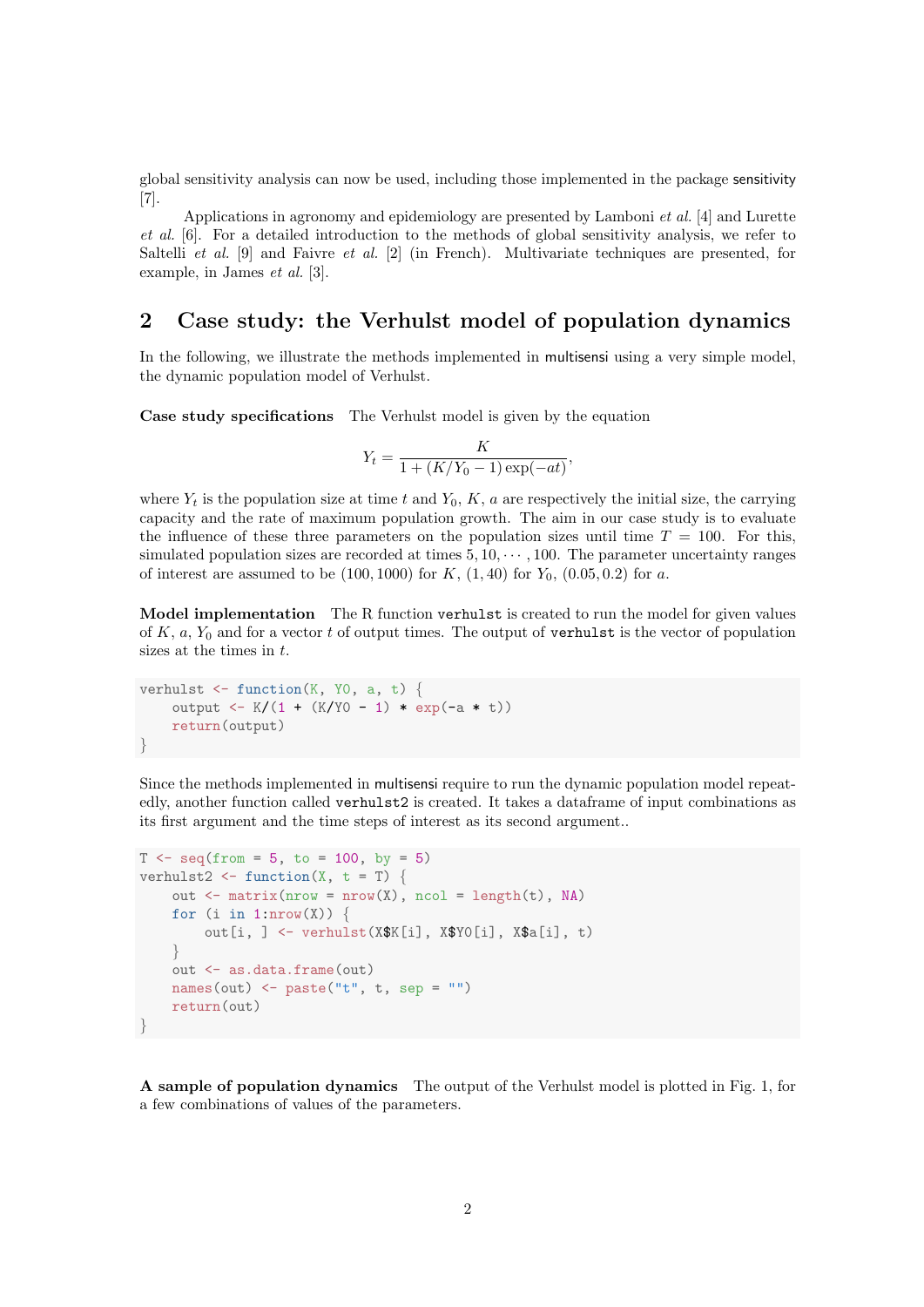```
n \le -10set.seed(1234)
X \leftarrow \text{data-frame}(K = \text{runif}(n, \text{min} = 100, \text{max} = 1000), \text{YO} = \text{runif}(n, \text{min} = 1,max = 40, a = runif(n, min = 0.05, max = 0.2)Y \leftarrow \text{verhulst2}(X)par(cex.axis = 0.7, cex.lab = 0.8)plot(T, Y[1, ], type = "l", xlab = "Time", ylab = "Population size",
    ylim = c(0, 1000)for (i in 2:n) {
    lines(T, Y[i, ], type = "l", col = i)
}
```


Figure 1: Population size versus time according to the Verhulst model for 10 combinations of values of  $K$ ,  $Y_0$  and  $a$ .

### 3 Sequential univariate sensitivity analyses

#### 3.1 Calculation of sensitivity indices

Now we want to perform sensitivity analyses on the population sizes with respect to the three uncertain parameters:  $K$ ,  $Y_0$ , and  $a$ . This can be done in different ways by using the main function of the package, which is called multisensi like the package itself.

A first and obvious option is to perform separate sensitivity analyses at  $t = 5, 10, ..., 100$ . To do this, multisensi must be used with the argument reduction=NULL :

```
library(multisensi)
verhulst.seq <- multisensi(model=verhulst2, reduction=NULL, center=FALSE,
  design.args = list(K=c(100,400,1000), Y0=c(1,20,40), a=c(0.05,0.1,0.2)))
```
## [\*] Design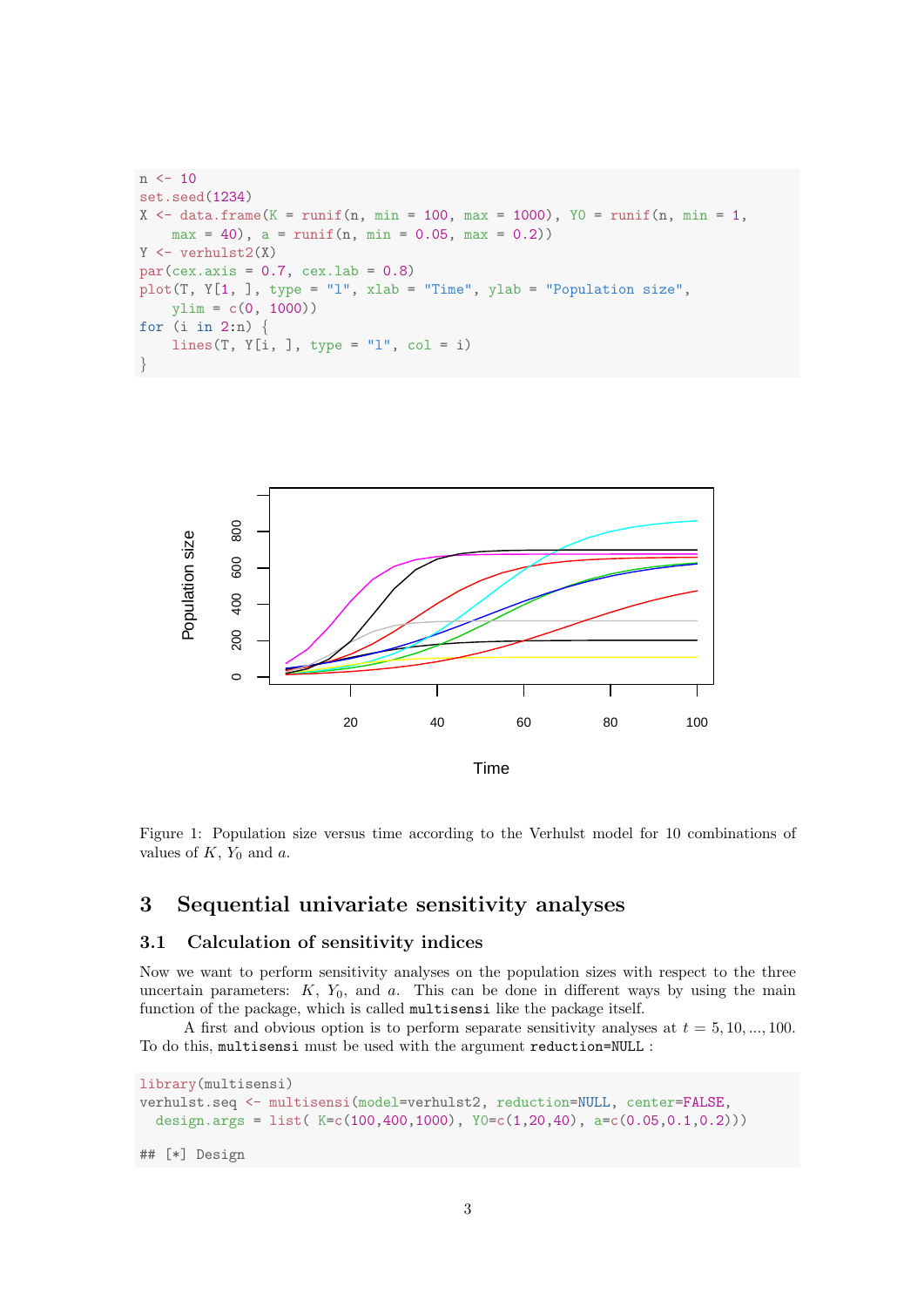```
## [*] Response simulation
## [*] Analysis + Sensitivity Indices
```
By keeping the default values of multisensi for the design and analysis arguments, a full factorial design is created according to the factors' levels provided in the design.args argument. The results are then analysed by the R function aov, with an anova formula including main effects and twofactor interactions.

The result verhulst.seq is an object of class dynsi, which has specific print, summary, and plot methods. The print and summary functions give the sensitivity indices :

```
print(verhulst.seq, digits = 2)
##
## Main sensitivity indices
## t5 t10 t15 t20 t25 t30 t35 t40 t45 t50 t55
## K 0.014 0.053 0.096 0.13 0.18 0.23 0.30 0.351 0.393 0.433 0.476
## a 0.092 0.210 0.257 0.27 0.28 0.29 0.30 0.287 0.258 0.230 0.206
## Y0 0.818 0.519 0.335 0.24 0.20 0.16 0.12 0.087 0.073 0.068 0.064
## t60 t65 t70 t75 t80 t85 t90 t95 t100 GSI
## K 0.52 0.573 0.622 0.664 0.698 0.725 0.748 0.768 0.787 0.562
## a 0.18 0.165 0.146 0.128 0.111 0.096 0.082 0.069 0.058 0.165
## Y0 0.06 0.053 0.046 0.039 0.034 0.030 0.027 0.025 0.023 0.063
##
## Total sensitivity indices
       t5 t10 t15 t20 t25 t30 t35 t40 t45 t50 t55 t60
## K 0.035 0.14 0.25 0.34 0.41 0.48 0.55 0.59 0.61 0.64 0.67 0.70
## a 0.148 0.35 0.45 0.49 0.49 0.50 0.51 0.51 0.48 0.44 0.40 0.36
## Y0 0.878 0.66 0.50 0.40 0.33 0.25 0.18 0.15 0.14 0.14 0.13 0.13
## t65 t70 t75 t80 t85 t90 t95 t100 GSI
## K 0.73 0.77 0.790 0.808 0.822 0.832 0.842 0.853 0.71
## a 0.32 0.29 0.259 0.232 0.209 0.187 0.167 0.148 0.32
## Y0 0.11 0.10 0.091 0.086 0.083 0.082 0.081 0.079 0.13
```
#### 3.2 Graphical representation

Rather than reading tables of sensitivity indices, the user may prefer to plot them. Fig. 2 shows the graphics obtained by the following code, where the two plot commands differ only by the normalized argument :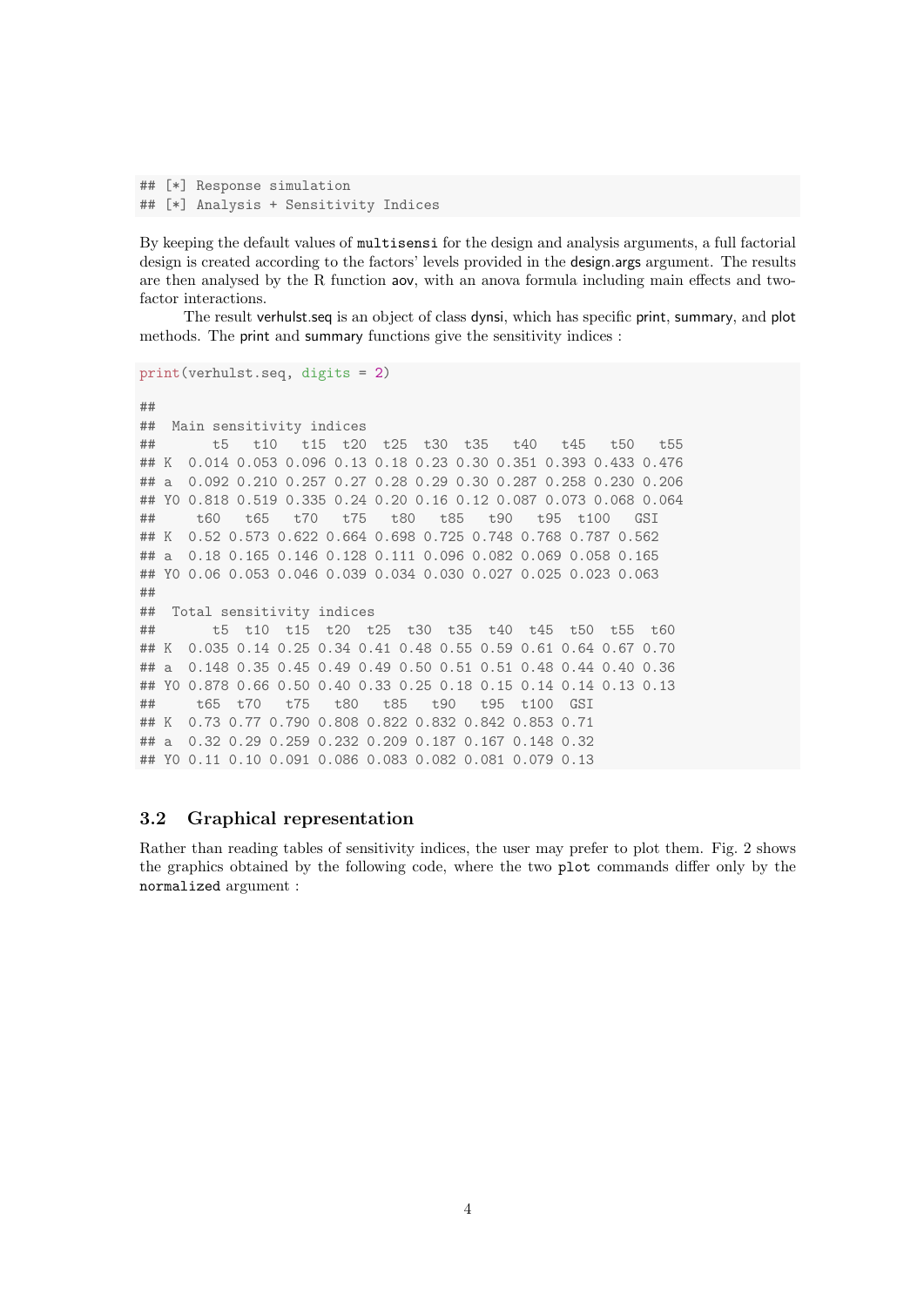```
# color palettes: rainbow, heat.colors, terrain.colors, topo.colors,
# cm.colors
plot(verhulst.seq, normalized = TRUE, color = terrain.colors, gsi.plot = FALSE)
title(xlab = "Time in half-decades.")plot(verhulst.seq, normalized = FALSE, color = terrain.colors, gsi.plot = FALSE)
title(xlab = "Time in half-decades.")
```


Figure 2: Dynamics of the sensitivity indices of the Verhulst model from  $t = 5$  to 100, with indices normalized either to 1 (left panel) or to the variance at each time  $t$  (right panel). In the left panel, the upper subplot shows the extreme (tirets), inter-quartile (grey) and median (bold line) output values at all time steps. The lower subplot represents the sensitivity indices at all time steps for the main effects and the first-order interactions.

In the lower subplot of Fig. 2 (left panel), the sensitivity indices at time  $t$  are given by the lengths of the different colors along the vertical bar at time t. Thus one can see clearly that the population size at time  $t = 25$  is sensitive to the main effects of a,  $Y_0$ , K in quite similar proportions, with interactions accounting for roughly one-fourth of the variability. At time  $t = 100$ , the population size is sensitive mainly to K, which is logical since the population sizes are close to their carrying capacity K. The upper subplot illustrates how output quantiles vary along the time steps. This is useful to avoid over-interpretation of the sensitivity indices at times when the variability between simulations is low. For example, the population size is very sensitive to  $Y_0$ in the first time steps, but then the variability between simulations is still very low as shown in the upper subplot. This can also be seen by setting the argument normalized=FALSE as in Fig. 2 (right panel). In that case, the sensitivity indices at time  $t$  are constrained to sum to the output variance at time t rather than to reflect proportions summing to one at all times  $t$ .

#### 3.3 Calculating simulations apart

If needed, the design or the model output can be calculated apart from the multisensi function. This allows to use a design generated outside multisensi or to apply multisensi to simulated data based on a code implemented outside R. Thus, the commands below are equivalent to those in Section 3.1 :

```
X \leftarrow \text{expand.grid}(K=c(100,400,1000), Y0=c(1,20,40), a=c(0.05,0.1,0.2))Y \leftarrow verhulst2(X) ## this part can be performed outside R if necessary
verhulst.seq <- multisensi(design=X, model=Y, reduction=NULL, center=FALSE)
```

```
## [*] Analysis + Sensitivity Indices
```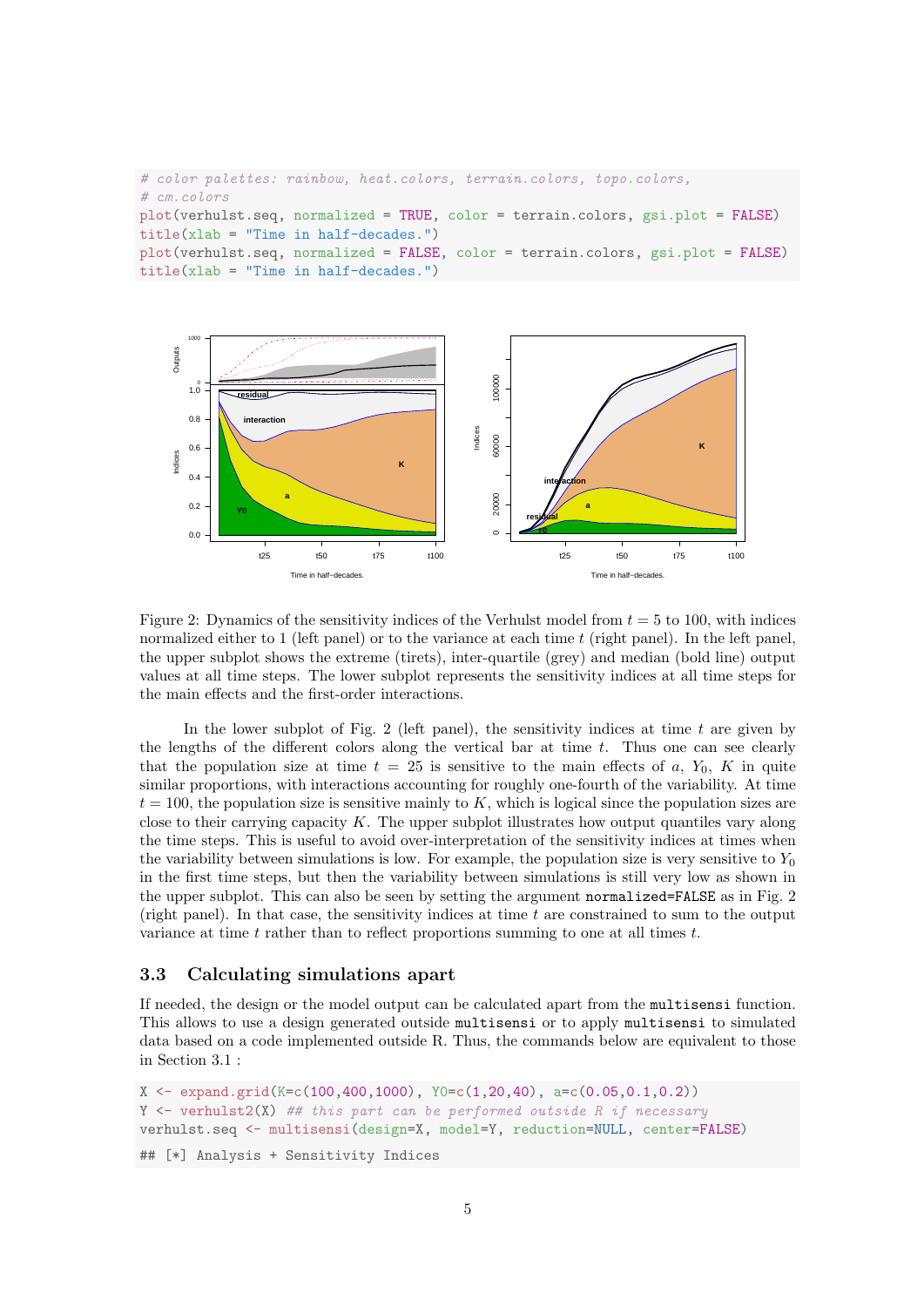## 4 Multivariate sensitivity analysis based on PCA

The sequential sensitivity analyses of Section 3 give interesting information on the evolution of parameters' influence over time. However other methods based on multivariate techniques can give a more synthetic view of the parameters' impact on the population dynamics. Their common principle is to proceed to the analysis in two steps:

- 1. dimension reduction: a multivariate technique is applied to decompose the simulated dynamics on a reduced basis of  $d$  canonical dynamics, which will be called the *basic trajec*tories. The multivariate techniques available in multisensi are principal components analysis (PCA), B-splines, orthogonal B-splines or projection on a polynomial basis;
- 2. sensitivity analysis: for each basic trajectory, sensitivity analysis is applied to the associated coefficients of the decomposition.

Mathematically, the population dynamics are decomposed into

$$
Y_{i,t} = \sum_{j=1}^{d} \alpha_{ij} Z_{j,t} + \eta_{i,t},
$$
\n(1)

where  $Y_{i,t}$  is the output of simulation i at time t,  $(Z_{j,t})_{t=1,\dots,T}$  is the jth basic trajectory (which depends on the multivariate technique),  $\alpha_{ij}$  is the coefficient of simulation i associated with the *j*th basic trajectory, d is the reduction dimension and  $\eta_{i,t}$  is the approximation error on simulation i at time t due to dimension reduction. Sensitivity analyses are applied to the  $\alpha_{ij}$  coefficients, for each basic dimension  $j = 1, \dots, d$ . In addition, it is possible to calculate the generalised sensitivity indices  $(GSI)$ , which are weighted means of the sensitivity indices over the  $d$  dimensions, and the global criterion (GC), which quantifies the proportion of variability accounted for by the approximation resulting from both the dimension reduction and the restriction to low-order factorial effects in the sensitivity analysis (see Lamboni *et al.* [5] and [11]).

In this Section, we illustrate this approach by focusing on principal components analysis (PCA). For any given reduced dimension d, the PCA decomposition maximises the variability between dynamics taken into account by the summation in equation  $(1)$ . Let V denote the variance-covariance matrix of the T vectors of simulated output variables  $(Y_{i,t})_{i=1,\dots,N}$ , where N is the size of the design; then the PCA basic trajectories  $(Z_{j,t})_{t=1,\dots,T}$  are the eigenvectors of V in decreasing order of their associated eigenvalues.

### 4.1 Calculation

Multivariate sensitivity analyses can be performed by using the same multisensi function as before. The choice of the multivariate technique is now specified by the argument reduction=basis.ACP :

```
## Note that this old syntax of multisensi still works:
## verhulst.gsi \leq gsi(formula=2, Y, X)
verhulst.pca <- multisensi(design=X, model=Y, reduction=basis.ACP, scale=FALSE)
## [*] Dimension Reduction
## [*] Analysis + Sensitivity Indices
## [*] Goodness of fit computing
```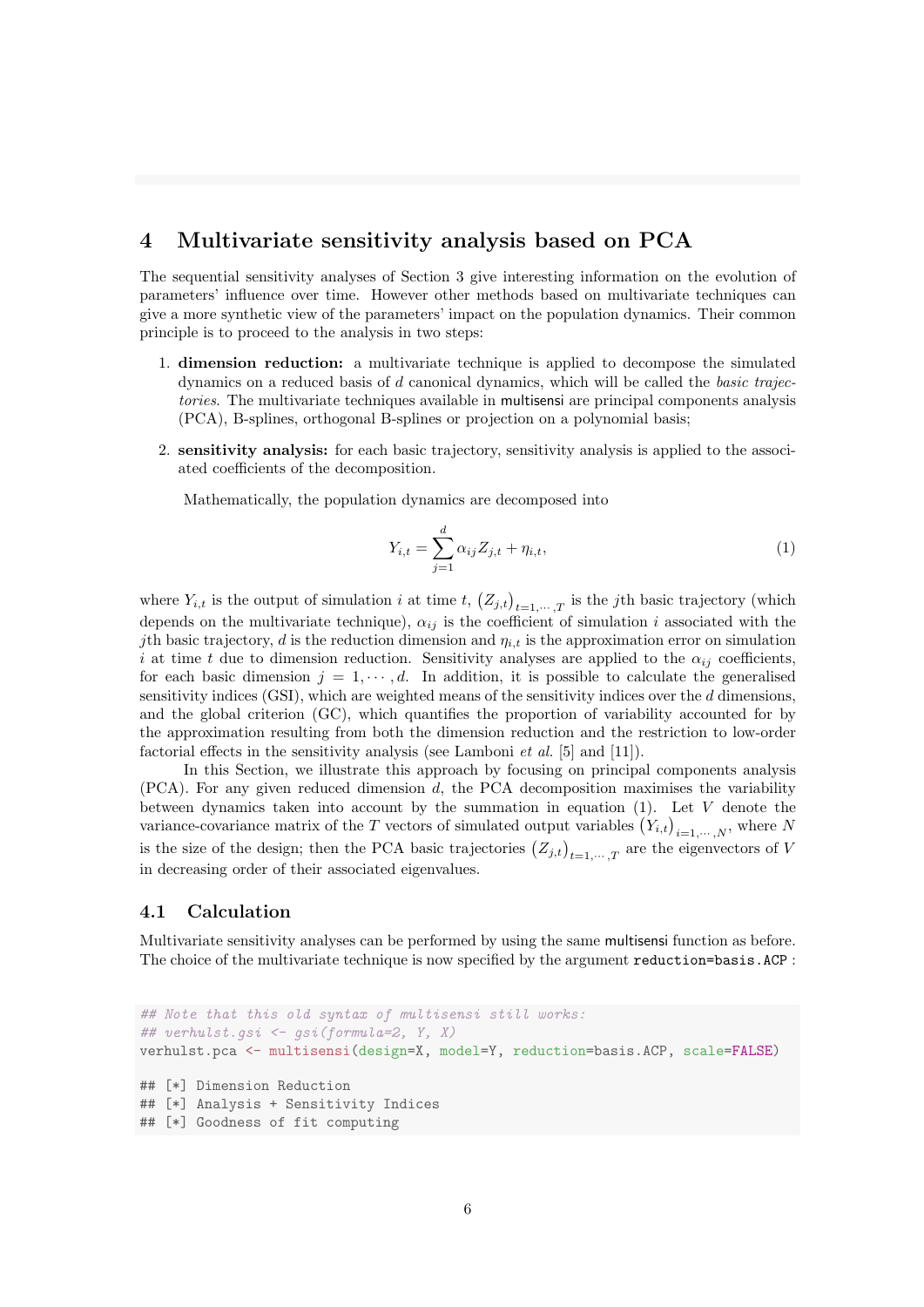By keeping the default argument dimension  $= 0.95$ , the dimension d is selected automatically as the smallest value such that 95% of the total variability (or inertia) between dynamics is taken into account. Another option would be to specify dimension = 3, for example. Two other arguments are associated with dimension reduction, center and scale. When the output is a time series with the same variable calculated from time  $t = 1$  to  $t = T$ , as in our Verhulst model case study, it can be more pertinent to keep the raw ranges of variation of Y over time. This is why we use the argument scale=FALSE. Note that we choose to use again the factorial design  $X$  and the simulated output Y calculated in Section 3.3. By default, the sensitivity analyses are performed by anova with a formula including main effects and two-factor interactions, as in Section 3.

The result verhulst.pca is an object of class gsi, which has print, summary and plot methods associated, in addition to the more specific functions graph.pc and graph.bar. The summary gives information on the inertia proportions explained by the first principal components, together with the tables of sensitivity indices.

```
summary(verhulst.pca, digits = 2)
##
## Components cumulated inertia percentages and Global Criterion
## PC1 PC2 GC
## 90 98 96
##
## Main sensitivity indices
## PC1 PC2 GSI
## K 0.610 0.15 0.573
## a 0.159 0.27 0.168
## Y0 0.059 0.10 0.063
##
## Total sensitivity indices
## PC1 PC2 GSI
## K 0.76 0.33 0.73
## a 0.29 0.59 0.32
## Y0 0.11 0.30 0.12
##
## gsi outputs
## Design Response Principal Components
## "X" "Y" "H"
## Loadings PCs variances Indices
## "L" "lambda" "SI"
## First order indices Total indices Interaction indices
## "mSI" "tSI" "iSI"
## Correlation Inertia Rsquare
## "cor" "inertia" "Rsquare"
## Informations
## "call.info"
```
Here the inertia proportions show that the first two principal components explain 98% of the total variability between the calculated population dynamics. So by default, the multisensi function performs the sensitivity analyses for these first two components only. The first component is influenced mainly by  $K$  (SI=0.61), while the second component is influenced mainly by  $a$ , although less strongly. The influence of  $Y_0$  is exerted mainly through interactions with K and a. The last column in the tables of sensitivity indices gives the generalised sensitivity indices (GSI), which are the averages of the PC1 and PC2 indices weighted by the PC percentages of inertia.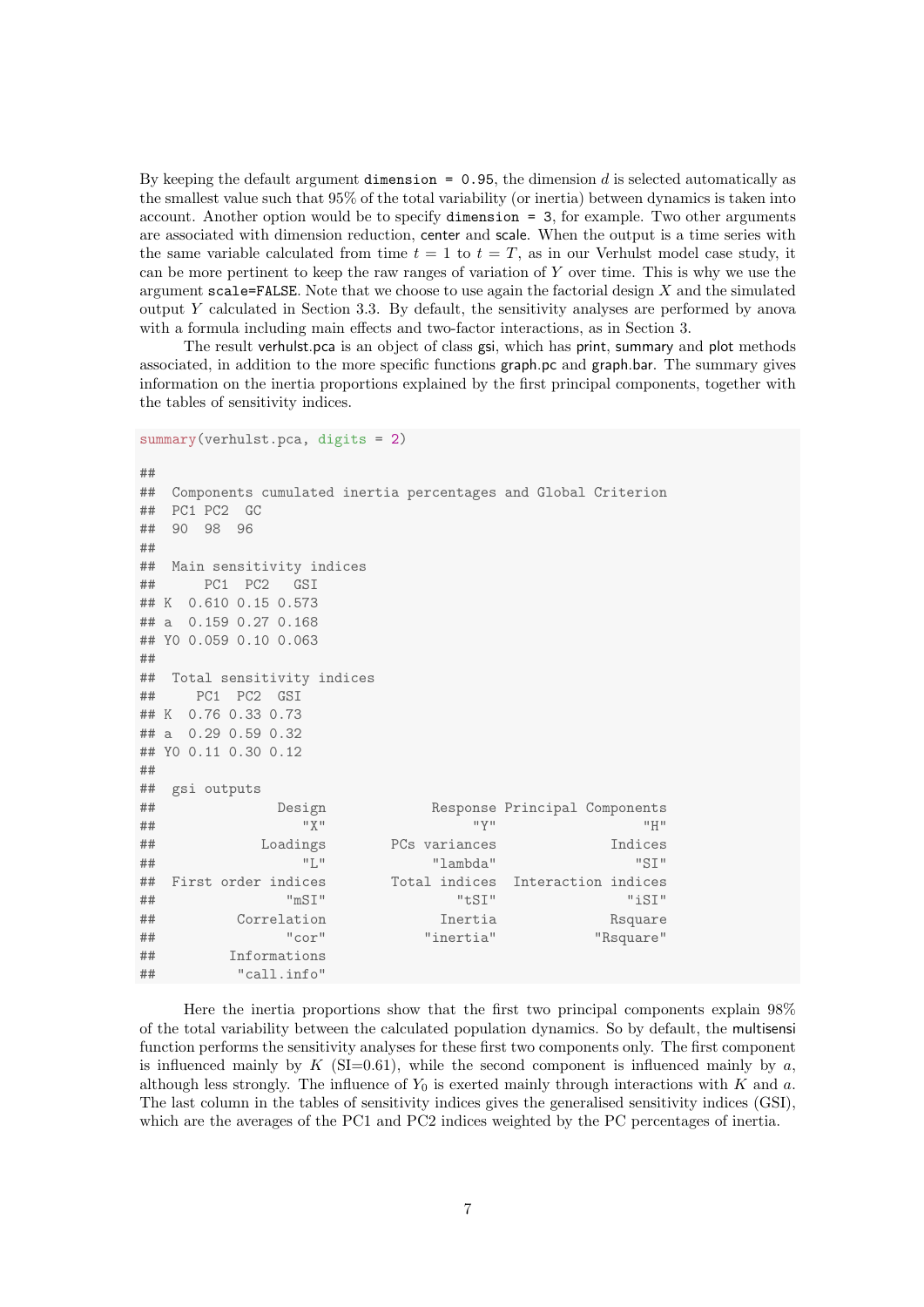#### 4.2 Graphical representation

When a reduction technique is applied, several types of graphical representation can be useful to interpret the results. This is why the plot method allows for several options to be used depending on the value given to the graph argument.

The graph=1 option gives multipanel graphics as shown in Fig. 3. There is one column per dimension  $j$  and two rows. The aim of the upper row is to show what the components in dimension j look like with respect to the output variables, so they present quantile curves  $(\alpha_{Qj}Z_{j,t})_{t=1,\cdots,T}$ , where  $\alpha_{Qj}$  denotes the quantile Q of the  $\alpha_{ij}$  values for  $i = 1, \dots, N$  (see details in the legend of Fig. 3). The lower row contains the bar plot of sensitivity indices for each dimension  $j$  of interest.

plot(verhulst.pca, graph = 1)



Figure 3: Plots for the PCA multivariate sensitivity analysis of the Verhulst model. Upper subplots: functional boxplots of the principal components, with time on the x-axis and population size contribution on the y-axis (red curves: extreme values, blue:  $1/10$  and  $9/10$  percentiles, grey area: inter-quartile, black: median). Lower subplots: sensitivity indices (light grey: first order indices, dark grey: total indices).

For the Verhulst case study, the left upper plot in Fig. 3 shows that the first principal component, which explains more than 90% of the inertia, captures essentially an average effect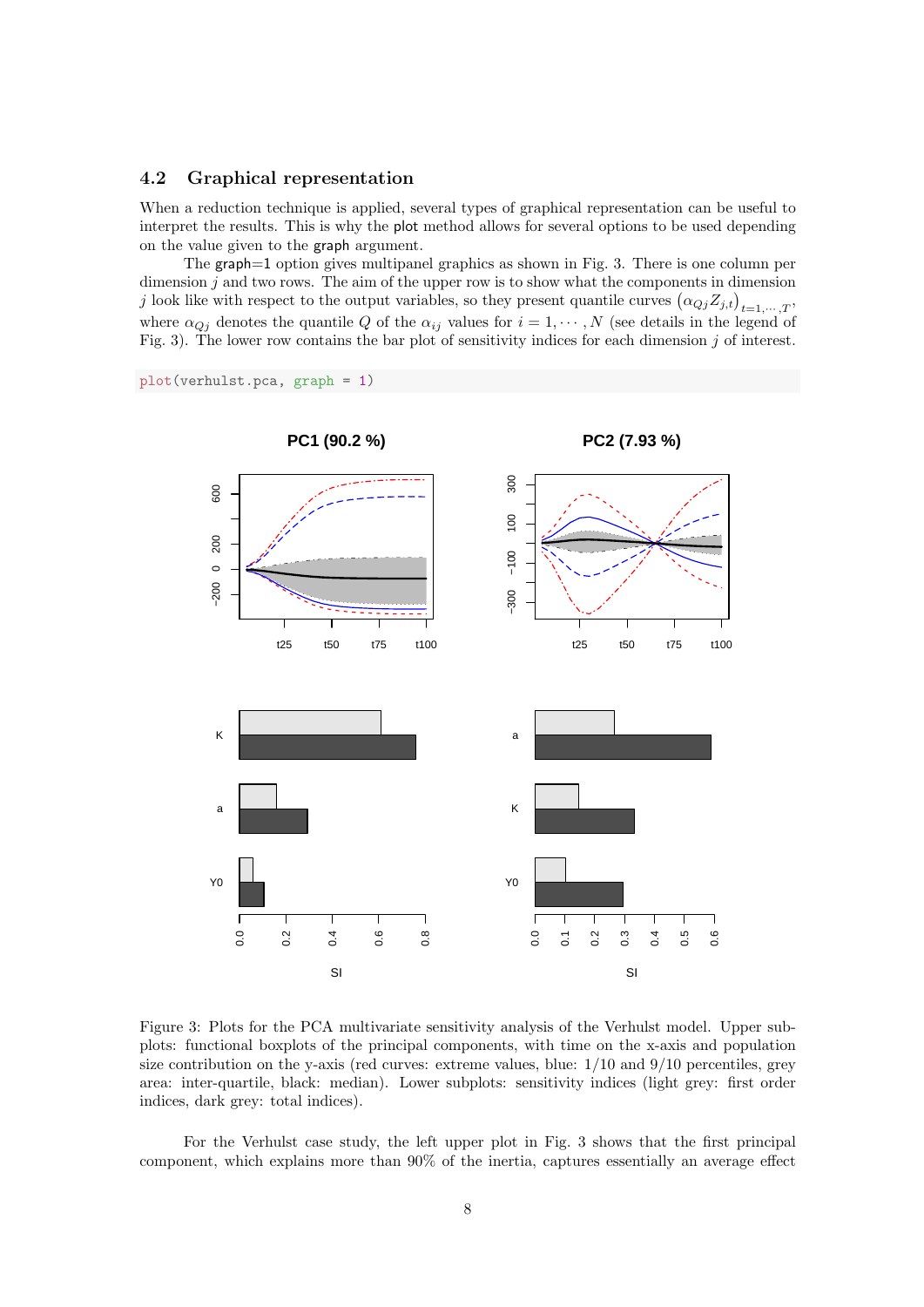over time. The left lower plot confirms that this effect is mainly influenced by the maximum population size K, with smaller contributions of  $a, Y_0$  and interactions.

The right upper plot in Fig. 3 shows that the second principal component, which explains about 8% of the inertia, captures the contrast in the dynamics between the early and late periods. The right lower plot shows that this effect is influenced first by  $a$ , but also by  $K$  and  $Y_0$  and by strong two-factor interactions.

The graph=2 option gives the bar plot of generalised sensitivity indices (see Fig. 4). In the case study, these indices represent the contributions of the factors to the whole variability between the dynamics of population size.

```
plot(verhulst.pca, graph = 2)
```


Figure 4: Bar plot of the PCA generalised sensitivity indices of the Verhulst model.

For each output variable, the multivariate sensitivity analysis accounts only for part of the variability between simulations. The first reason is due to dimension reduction. The second reason is because the sensitivity analysis is usually restricted to the factorial effects of first order or possibly first and second order. In multisensi, these proportions of variability that are accounted for can be quantified by  $R^2$  coefficients of determination, provided the sensitivity analysis is based on anova. The graph=3 option allows to plot these  $R^2$  coefficients of determination, as shown in Fig. 5 for the case study. The  $R^2$  values are low for the first output variables, because they have low variance and so have little weight in the determination of the basic trajectories. The  $R<sup>2</sup>$  values would have been more uniform if we had chosen to normalise the output variables by setting scale=TRUE.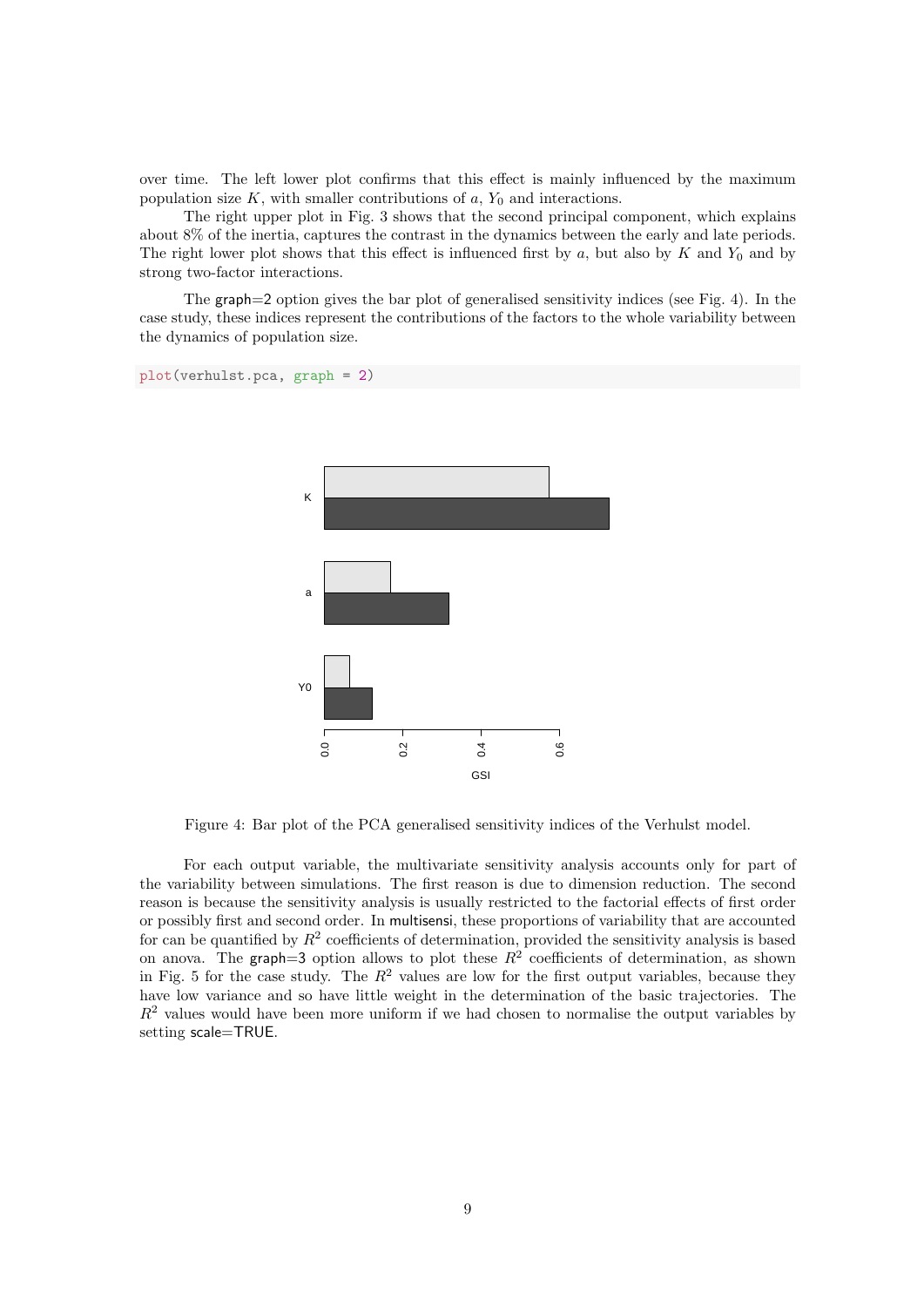

Figure 5: Coefficients of determination of the output variables for the PCA multivariate sensitivity analysis of the Verhulst model on raw output data.

### 5 Alternative reduction techniques

In practice, it can be useful to apply sensitivity analysis with multivariate techniques other than PCA. The package multisensi provides projection methods either on a reduced polynomial basis or on data-based spline bases.

#### 5.1 Polynomial reduction of the multivariate output

In the case of a polynomial decomposition, the  $(Y_{i,t})_{t=1,\cdots,T}$  dynamics are approximated by polynomials of a given degree  $d-1$ . Thus the  $(Z_{j,t})_{t=1,\dots,T}$  basic trajectories of equation (1) are the monomials of t of degree up to  $d-1$ .

In multisensi, this decomposition is obtained by setting the argument reduction = basis.poly. It is necessary to give additional information through the basis.args argument. We do it here for the Verhulst model by specifying that the polynomial must be of degree six or lower and by giving the vector of output time coordinates  $t = (5, \dots, 100)^T$ .

```
verhulst.poly <- multisensi(design = X, model = Y, reduction = basis.poly,
      dimension = 0.99, center = FALSE, scale = FALSE, cumul = FALSE,
      basis.args = list(degree=6, x.coord=T), analysis = analysis.anoasg,
      analysis.args = list(formula=2, keep.outputs=FALSE))
## [*] Dimension Reduction
## [*] Analysis + Sensitivity Indices
## [*] Goodness of fit computing
summary(verhulst.poly, digits=2)
```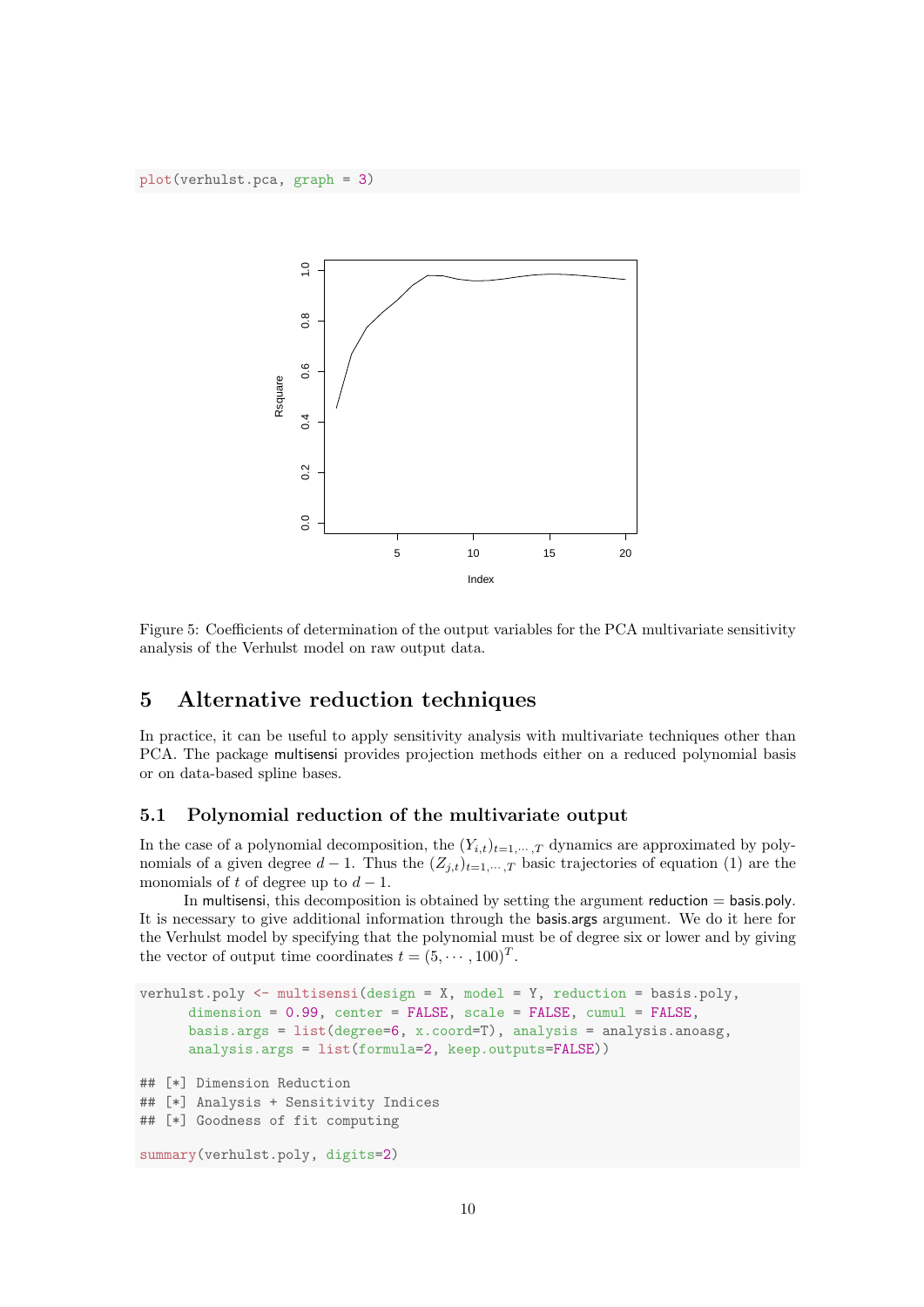```
##
## Components cumulated inertia percentages and Global Criterion
## Deg0 Deg1 Deg2 Deg3 GC
## 76 93 98 99 97
##
## Main sensitivity indices
## Deg0 Deg1 Deg2 Deg3 GSI
## K 0.571 0.7327 0.093 0.0047 0.567
## a 0.179 0.0526 0.331 0.2838 0.166
## Y0 0.078 0.0014 0.049 0.0902 0.064
##
## Total sensitivity indices
## Deg0 Deg1 Deg2 Deg3 GSI
## K 0.73 0.79 0.39 0.22 0.72
## a 0.31 0.20 0.71 0.64 0.32
## Y0 0.12 0.10 0.21 0.32 0.13
##
## gsi outputs
## Design Response Principal Components
## "X" "Y" "H"
## Loadings PCs variances Indices
## "L" "lambda" "SI"
## First order indices Total indices Interaction indices
## "mSI" "tSI" "iSI"
## Correlation Inertia Rsquare
## "cor" "inertia" "Rsquare"
## Informations
## "call.info"
```
The results show that polynomials of degree 3 are sufficient to integrate more than 99% of the output variability. Graphics are given in Fig. 6.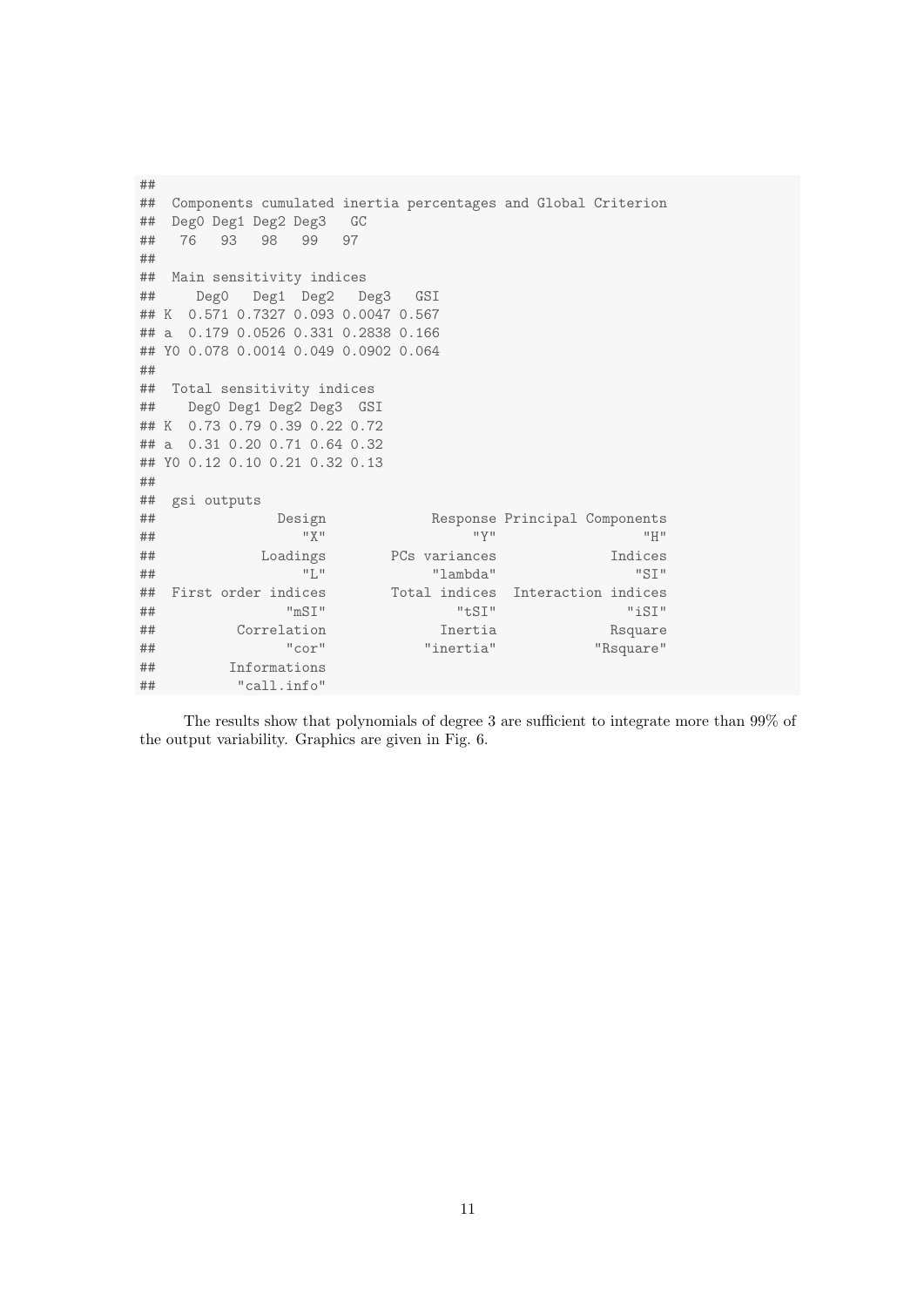#### plot(verhulst.poly, nb.comp = 3, graph = 1)



Figure 6: Plots for the multivariate sensitivity analysis based on polynomial regression. Upper subplots: functional boxplots of the constant, linear and quadratic components, with time on the x-axis and population size contribution on the y-axis (red curves: extreme values, blue: 1/10 and 9/10 percentiles, grey area: inter-quartile, black: median). Lower subplots: sensitivity indices (light grey: first order indices, dark grey: total indices).

#### 5.2 Spline modelling of the population dynamics

Splines represent other popular techniques of multivariate analysis (see [3, 10, 8]). We give an example just below with B-splines, see also Fig. 7. More information is given in the help of basis.bsplines.

```
## bsplines
verhulst.bspl <- multisensi(design=X, model=Y, reduction=basis.bsplines,
                        dimension=NULL, center=FALSE, scale=FALSE,
                        basis.args=list(knots=10, mdegree=3), cumul=FALSE,
                        analysis=analysis.anoasg,
                        analysis.args=list(formula=2, keep.outputs=FALSE))
## [*] Dimension Reduction
## [*] Analysis + Sensitivity Indices
## [*] Goodness of fit computing
```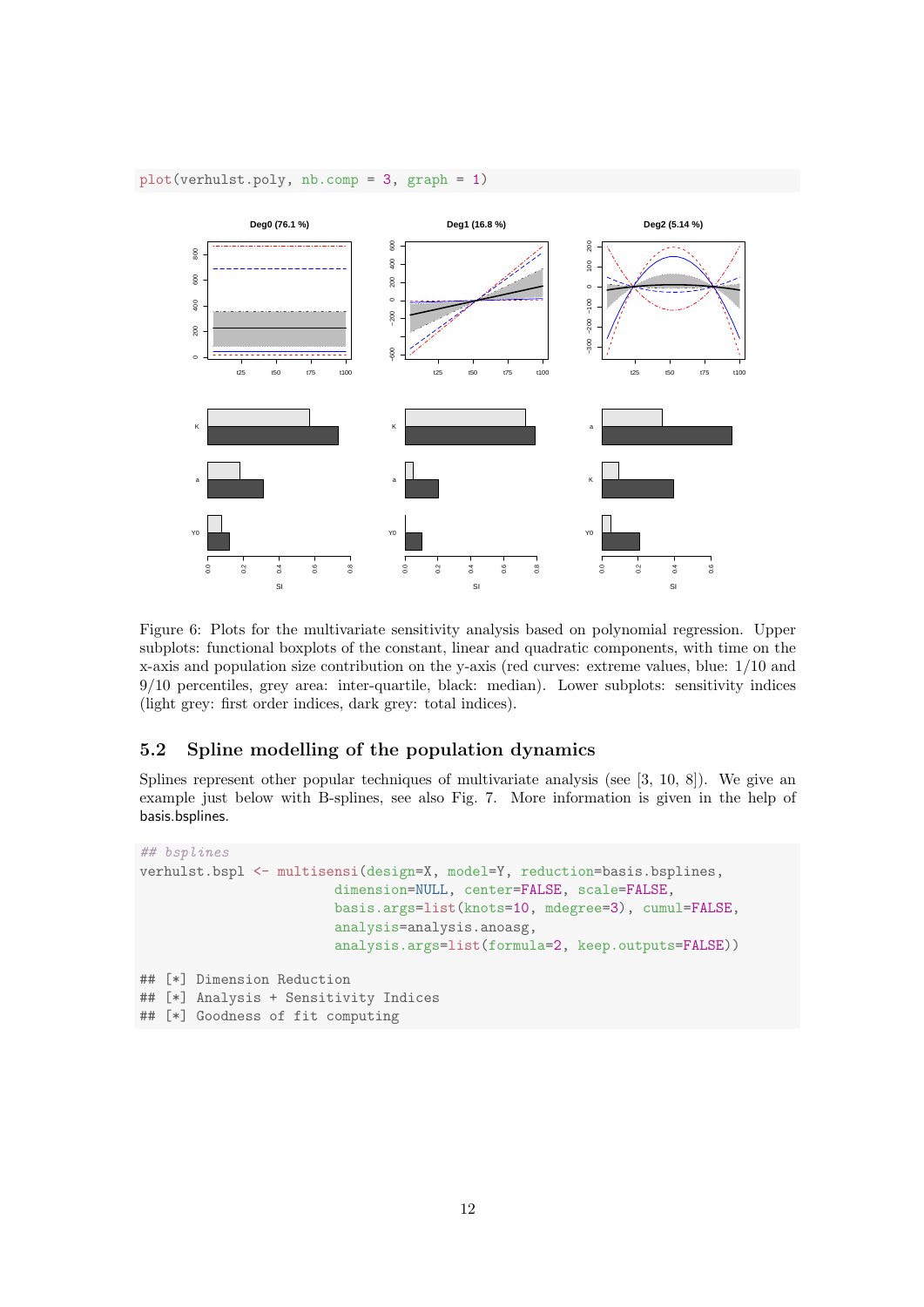plot(verhulst.bspl, nb.comp = 5, graph = 1)



Figure 7: Plots for the multivariate sensitivity analysis based on bspline regression. Upper subplots: functional boxplots of the b-splines, with time on the x-axis and population size contribution on the y-axis (red curves: extreme values, blue:  $1/10$  and  $9/10$  percentiles, grey area: inter-quartile, black: median). Lower subplots: sensitivity indices (light grey: first order indices, dark grey: total indices).

## 6 Alternative methods of sensitivity analysis

Sensitivity analyses based on factorial design plus anova are very useful and convenient. However, they oblige to restrict the levels of each input factor to a few discretised values from their uncertainty ranges. Other methods of global sensitivity analysis take better account of continuous ranges of input values. Many of them can be used with multisensi.

#### 6.1 With Sobol2007 implemented in the package sensitivity

The function multisensi is compatible with the methods of sensitivity analysis implemented in the sensitivity package. To illustrate this, we first call the sensitivity package:

```
library(sensitivity)
```
Then we use the method sobol2007 of the sensitivity package :

```
m <- 10000
Xb \le data.frame(K = runif(m, min = 100, max = 1000), Y0 = runif(m, min = 1,
   max = 40, a = runif(m, min = 0.05, max = 0.2)verhulst.seq.sobol <- multisensi(design = sobol2007, model = verhulst2,
   reduction = NULL, analysis = analysis.sensitivity, center = TRUE,
    design.args = list(X1 = Xb[1:(m/2), ], X2 = Xb[(1 + m/2):m, ], nboot = 100),
    analysis.args = list(keep.outputs = FALSE))
## [*] Design
## [*] Response simulation
## [*] Analysis + Sensitivity Indices
print(verhulst.seq.sobol, digits = 2)
##
## Main sensitivity indices
```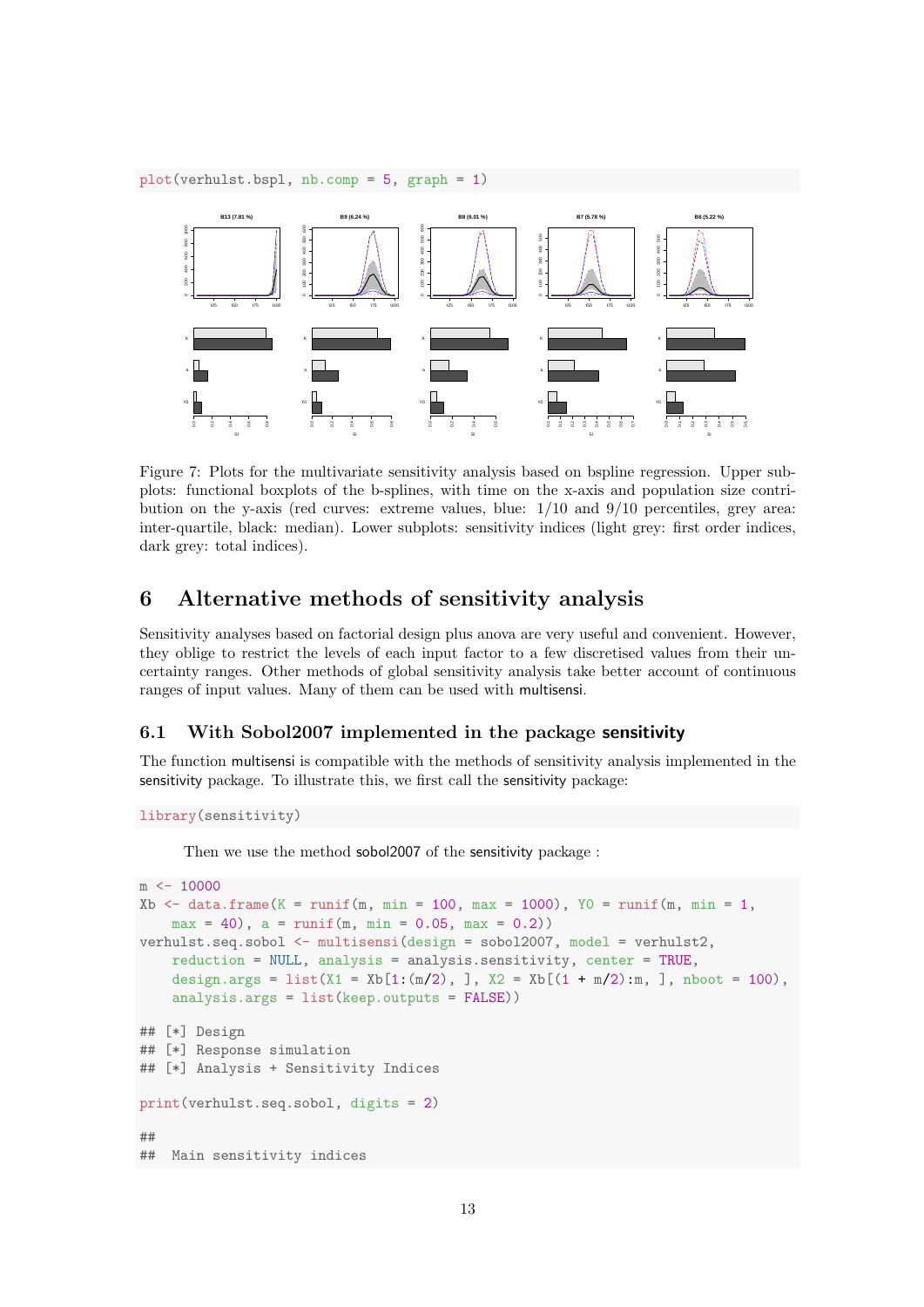## t5 t10 t15 t20 t25 t30 t35 t40 t45 t50 t55 ## K 0.0093 0.031 0.069 0.12 0.19 0.26 0.34 0.429 0.513 0.59 0.67 ## a 0.1075 0.280 0.386 0.43 0.43 0.40 0.37 0.322 0.274 0.23 0.18 ## Y0 0.8405 0.581 0.393 0.27 0.20 0.14 0.10 0.073 0.054 0.04 0.03 ## t60 t65 t70 t75 t80 t85 t90 t95 t100 GSI ## K 0.735 0.790 0.835 0.871 0.8984 0.920 0.9359 0.9480 0.9568 0.704 ## a 0.141 0.107 0.079 0.058 0.0412 0.029 0.0201 0.0138 0.0094 0.153 ## Y0 0.023 0.017 0.013 0.009 0.0062 0.004 0.0024 0.0013 0.0005 0.042 ## ## Total sensitivity indices ## t5 t10 t15 t20 t25 t30 t35 t40 t45 t50 t55 ## K 0.013 0.061 0.14 0.23 0.33 0.42 0.50 0.58 0.650 0.714 0.771 ## a 0.152 0.380 0.52 0.58 0.58 0.55 0.51 0.45 0.391 0.329 0.269 ## Y0 0.877 0.671 0.50 0.36 0.26 0.19 0.14 0.10 0.082 0.068 0.056 ## t60 t65 t70 t75 t80 t85 t90 t95 t100 GSI ## K 0.818 0.86 0.890 0.916 0.936 0.952 0.963 0.972 0.979 0.783 ## a 0.214 0.17 0.128 0.096 0.071 0.051 0.037 0.026 0.017 0.222 ## Y0 0.047 0.04 0.034 0.028 0.024 0.020 0.016 0.013 0.010 0.068

Results are given above and the sequence of sensitivity indices is displayed in Fig. 8. The results are very similar to those of Section 3, but here they have obtained by varying the input factors across their whole uncertainty intervals.

Of course, the Sobol method of sensitivity analysis can also be combined with the multivariate techniques (PCA, polynomials, splines), by changing the reduction argument.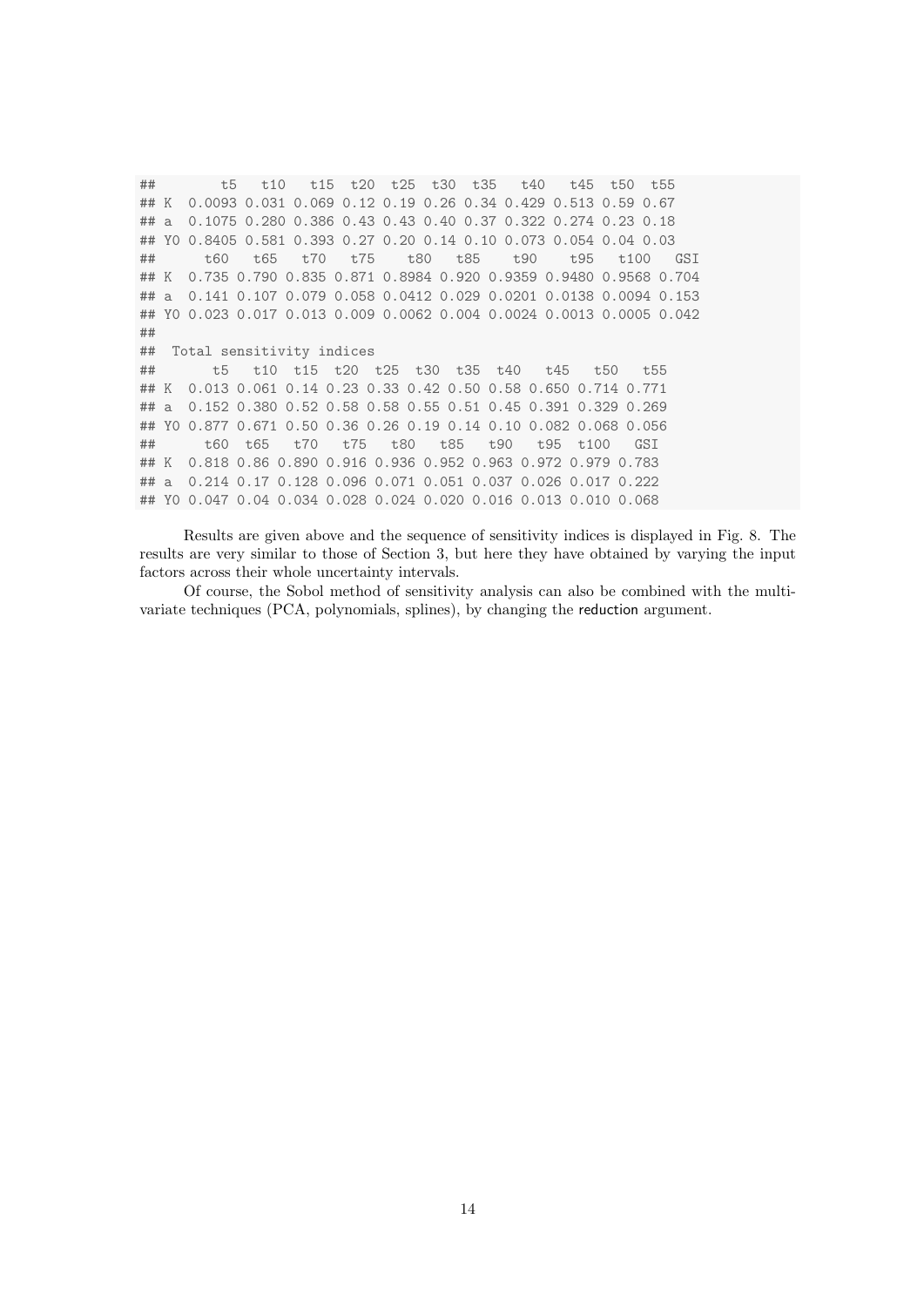plot(verhulst.seq.sobol, normalized = TRUE, color = terrain.colors, gsi.plot = FALSE)  $title(xlab = "Time in half-decades")$ 



Figure 8: Evolution of the Sobol sensitivity indices of the Verhulst model from  $t = 5$  to  $t = 100$ . The upper subplot shows the extreme (tirets), inter-quartile (grey) and median (bold line) output values at all time steps. The lower subplot represents the sensitivity indices at all time steps for the main effects and the first-order interactions.

#### 6.2 With fast99 implemented in the package sensitivity

Another possibility is to use the method fast99 :

```
verhulst.seq.fast <- multisensi(design = fast99, model = verhulst2,
     center = FALSE, reduction = NULL, analysis = analysis.sensitivity,
     design.args=list( factors = c("K", "Y0", "a"), n=1000, q = "qunit",q.argv = list(list(min=100, max=1000), list(min=1, max=40),list(min = 0.05, max = 0.2)).
     analysis.args=list(keep.outputs=FALSE))
## [*] Design
## [*] Response simulation
## [*] Analysis + Sensitivity Indices
 print(verhulst.seq.fast,digits=2)
##
## Main sensitivity indices
## t5 t10 t15 t20 t25 t30 t35 t40 t45 t50 t55
## K 0.0047 0.024 0.06 0.11 0.18 0.26 0.346 0.435 0.522 0.603 0.676
```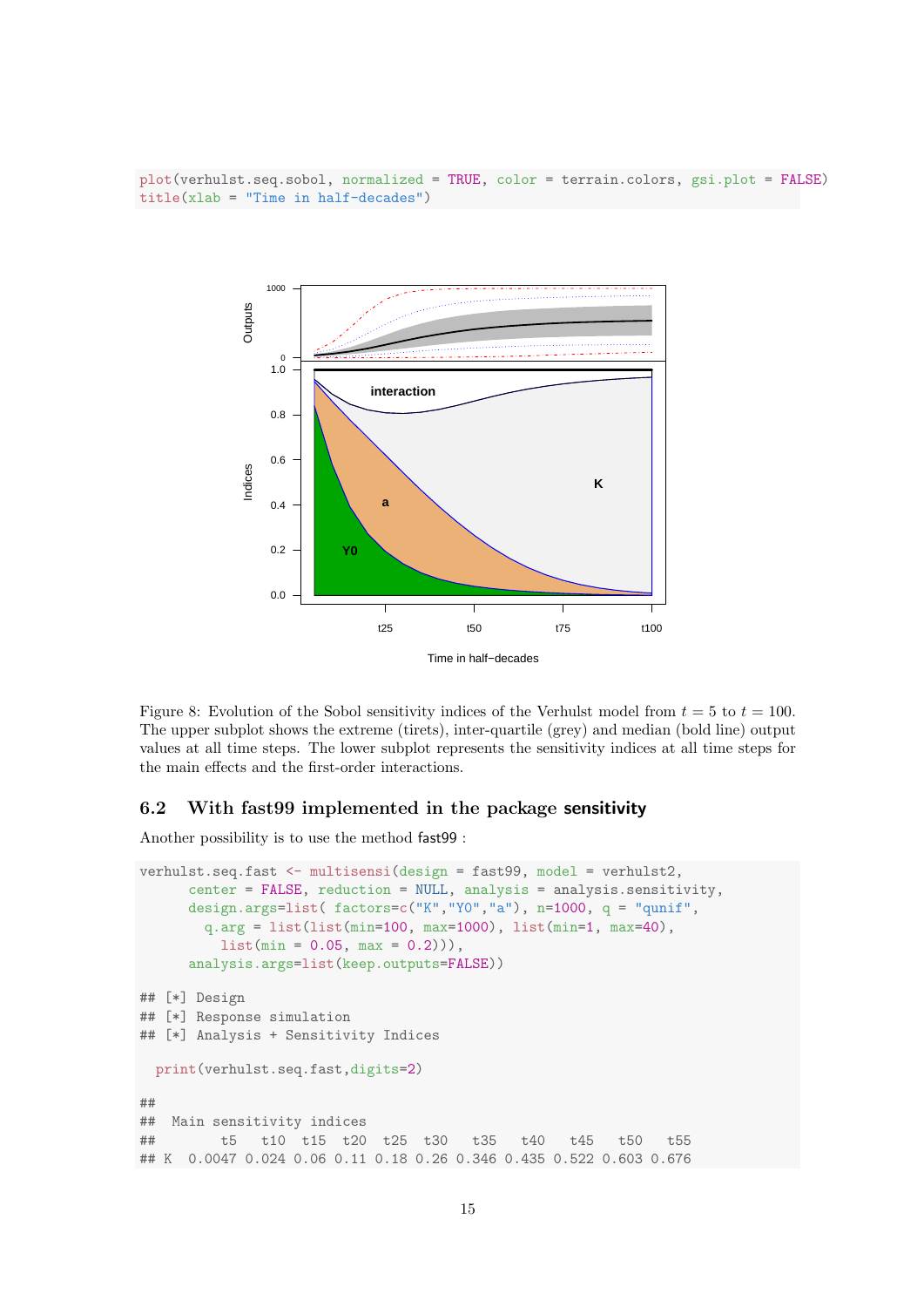## a 0.1094 0.286 0.40 0.45 0.45 0.43 0.391 0.341 0.287 0.234 0.186 ## Y0 0.8507 0.597 0.40 0.28 0.20 0.14 0.096 0.068 0.049 0.036 0.027 ## t60 t65 t70 t75 t80 t85 t90 t95 t100 GSI ## K 0.74 0.797 0.843 0.8809 0.9110 0.9345 0.9523 0.9657 0.9755 0.714 ## a 0.14 0.109 0.081 0.0581 0.0410 0.0284 0.0194 0.0130 0.0085 0.159 ## Y0 0.02 0.015 0.011 0.0083 0.0061 0.0044 0.0031 0.0022 0.0015 0.041 ## ## Total sensitivity indices ## t5 t10 t15 t20 t25 t30 t35 t40 t45 t50 t55 ## K 0.011 0.056 0.14 0.23 0.32 0.41 0.50 0.57 0.645 0.710 0.767 ## a 0.141 0.364 0.51 0.57 0.58 0.57 0.53 0.48 0.417 0.354 0.292 ## Y0 0.884 0.675 0.50 0.36 0.26 0.19 0.14 0.11 0.091 0.078 0.069 ## t60 t65 t70 t75 t80 t85 t90 t95 t100 GSI ## K 0.817 0.859 0.893 0.921 0.942 0.959 0.971 0.980 0.987 0.785 ## a 0.236 0.187 0.146 0.113 0.086 0.065 0.049 0.036 0.026 0.239 ## Y0 0.061 0.054 0.047 0.041 0.035 0.029 0.024 0.019 0.015 0.076

Results are shown above and the sequence of sensitivity indices is displayed in Fig. 9.

plot(verhulst.seq.fast, normalized = TRUE, color = terrain.colors, gsi.plot = FALSE)  $title(xlab = "Time in half-decades")$ 



Figure 9: Evolution of the Fast sensitivity indices of the Verhulst model from  $t = 5$  to  $t = 100$ . The upper subplot shows the extreme (tirets), inter-quartile (grey) and median (bold line) output values at all time steps. The lower subplot represents the sensitivity indices at all time steps for the main effects and the first-order interactions.